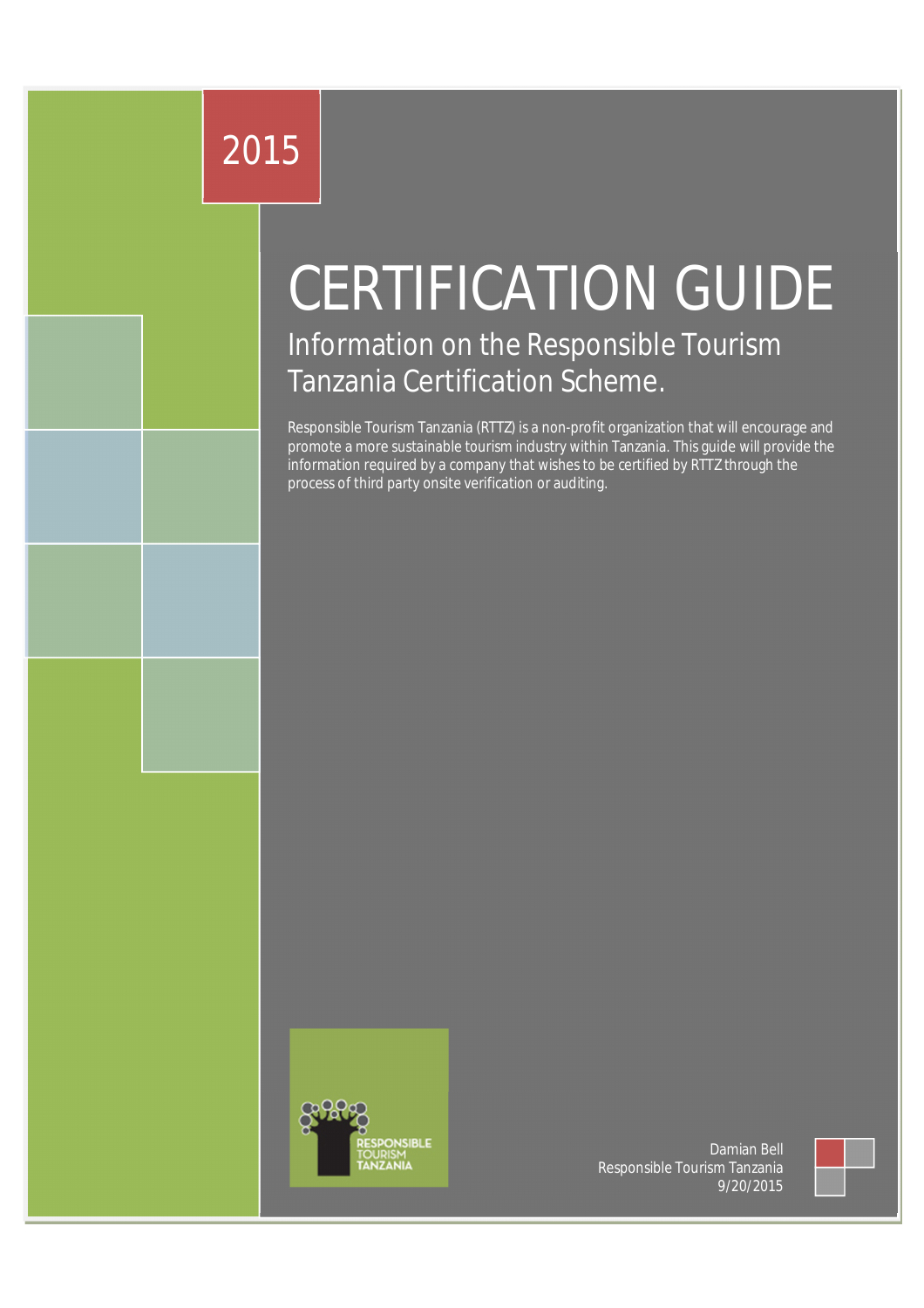#### **ABOUT US**

Responsible Tourism Tanzania (RTTZ) is a non-profit organization that will encourage and promote a more sustainable tourism industry within Tanzania. RTTZ has been established in 2011 as a trusteeship with a governance and membership base that includes the key stakeholders within the tourism industry. RTTZ will provide various services or functions to support the tourism industry to manage their business in a sustainable manner; these include providing internationally accepted standards and guidelines, an auditing and evaluation process that will help guide the tourism venture to improving their actions and the product accompanied with a certification scheme that recognizes the company's efforts and successes. RTTZ will also be a key partner to develop the suitable regulatory environment by engaging in lobbying and advocacy on responsible tourism practices and favorable policies. The members will be provided with support and training to enable the tourism enterprises to understand and act according to the principles of a sustainable management. RTTZ will further support responsible tourism in Tanzania by promoting both the principles of RTTZ and the tourism products that are compliant to the international market.

#### OUR VISION

Responsible Tourism Tanzania is about encouraging and promoting a more sustainable tourism industry within Tanzania. It stands for protecting and caring for the diverse cultures of the country, as well as its natural environment, whilst optimizing on business and economic sustainability. It aspires to support and communicate a positive impression of Tanzanian tourism, both locally and for the global market. Responsible Tourism Tanzania believes that the best in Tanzanian tourism is yet to come.

#### OUR MISSION

Responsible Tourism Tanzania mission will be to support and guide the tourism industry to a holistic management approach by providing:

- Internationally aligned standards and guidelines with a clear set of practical ideas to introduce the tourism enterprises to a sustainable management approach.
- An auditing and evaluation process that will help guide the tourism venture to improving their actions and the product.
- A certification scheme with the branding for recognition of the company's efforts and successes
- Lobbying and advocacy on behalf of the tourism industry to develop policies and regulations within Tanzania for the sustainability of the resources and cultures and people.
- Information and practical ideas, tools as well as training to assist the tourism enterprises to practice and participate responsible tourism.
- **•** Promoting the responsible tourism operators and products in Tanzania to the international tourism market.

#### ORGANIZATIONs ON THE BOARD OF TRUSTEES

Responsible Tourism Tanzania board of trustees consist of members from both the public and private sector, the board is configured with 60% from the private sector, 20% public sector and 20% NGO's.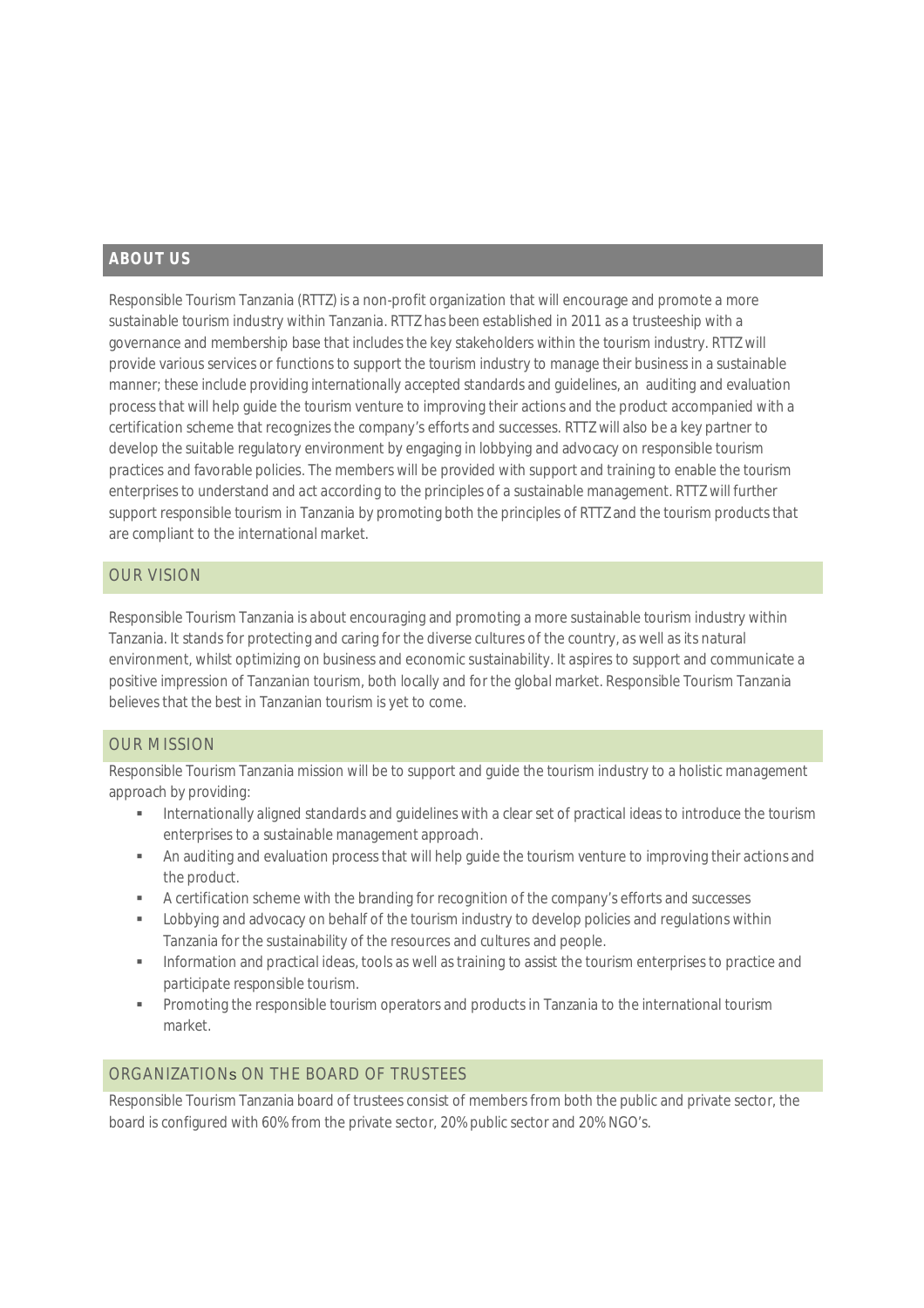- Tourism Confederation of Tanzania
- Hotel Association of Tanzania
- **EXECUTE:** 7 anzibar Association of Tourism Investors
- Tanzania Association of Tour Operators
- **Ministry of Natural Resources and Tourism**
- **Tanzania Tourist Board**
- **Honeyquide Foundation**
- Round Table Africa

## **CERTIFICATION**

By certifying your business with Responsible Tourism Tanzania, you will be able to prove your commitment to environmentally, culturally, and socio-economically responsible tourism to clientele on an international level. With this certification, your products and services will meet the highest of industry standards, thereby bringing peace of mind to businesses, employees, and customers alike.

Customers want to make informed choices. With RTTZ accreditation, you can guarantee them a business plan that is one they can trust and feel good about supporting.

- Becoming RTTZ certified will benefit your business by:
- **IMPROVING THE ENVIRONMENT PERIODE CONTROVING THE UPPER** IMPROVING **IN**
- Handling energy and natural resources more sustainably and efficiently, thus leading to reduction in costs
- **Investing in your future**
- Reducing environmental risks within your business and environment
- Giving you a market edge
- **Strengthening the confidence of your company**
- Creating a good reputation within the public, authoritative, and financial sphere
- Becoming a role-model, inspiring others to make responsible changes within their businesses

### CERTIFICATION LEVELS

The first and second level of certification will require the tourism company to conduct a selfassessment followed up by an independent external audit. The last two steps or levels will only require an independent third party to audit the establishment.



SEED: The first entry-level accreditation offered. The criteria within this level illustrate the company's initial interest in adopting the triple bottom line approach. These initial criteria introduce the framework for responsible management and policy development, as well as prepare the member to plan and monitor their overall impact. This initial step plants the seed for a responsible business future. In order to qualify for SEED certification the company must:

- Show that initialsteps have been taken by the company to include a sustainable management system to management.
- Have met no less than 70% of the required SEED criteria in an audit.
- Where any criteria that have not been met (no more than 30%) the company will address these shortfalls within a period 3 months of the audit date and show evidence that the shortfalls have been rectified.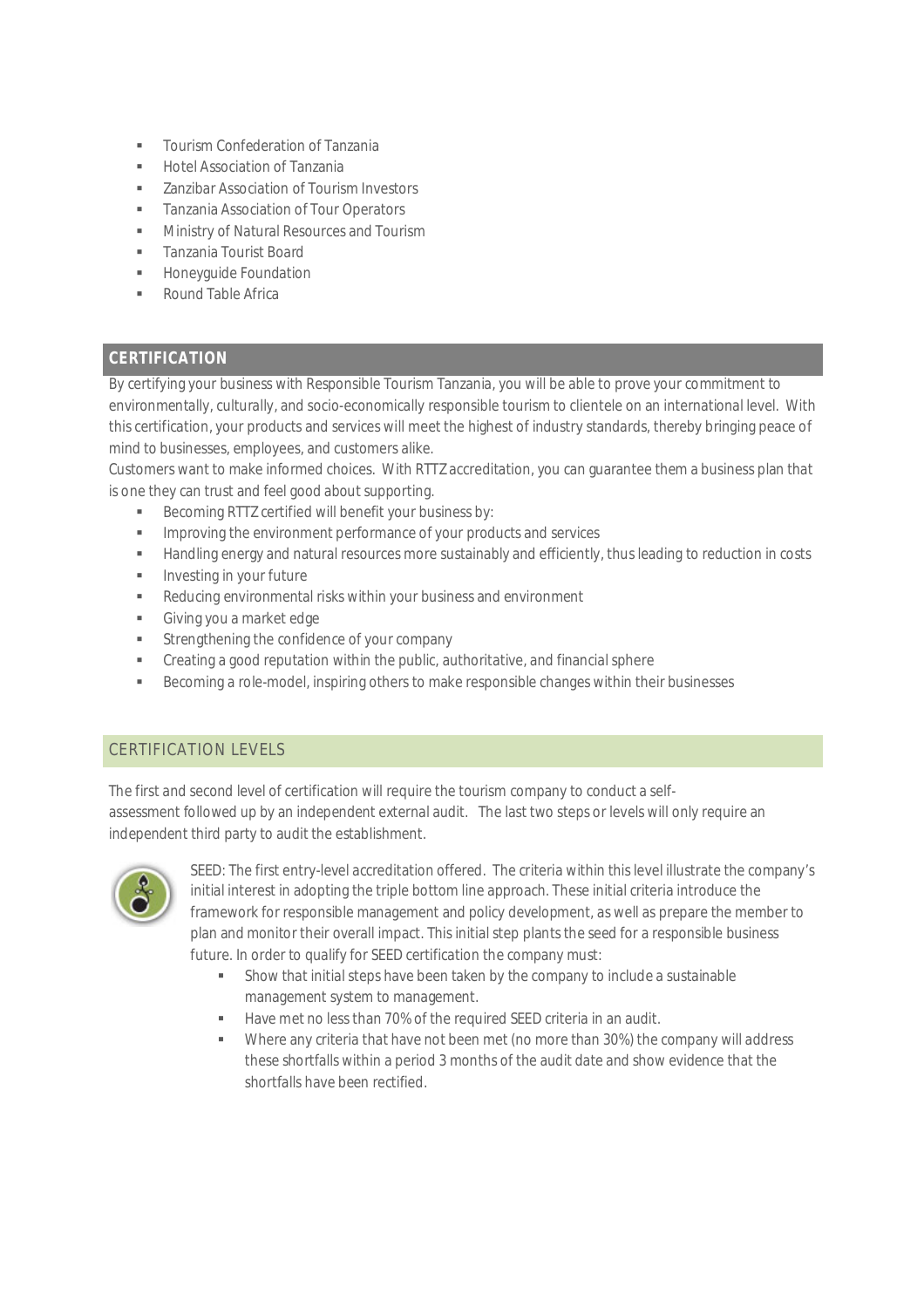- Have no complaints made on the company by other certification bodies that are partners with RTTZ (these are: Travelife, any member of the Sustainable Tourism Certification Alliance Africa).
- A company can only remain on SEED level for a maximum of 2 years after which the company must improve and apply for the SAPLING certification level.



SAPLING: The Company has taken on the principles of a triple bottom line approach and has now started to incorporate these into their day-to-day actions and communication. The training of employees has now been implemented, and systems are being developed to record and report to directors and to the public the company's policies and impacts. In order to qualify for SAPLING certification the company must:

- Have completed and met 100% of the criteria in the SEED level during an audit.
- Have met no less than 70% of the required SAPLING criteria in an audit.
- Where any criteria that have not been met (no more than 30%) the company will address these shortfalls within a period 3 months of the audit date and show evidence that the shortfalls have been rectified.
- Have no complaints made on the company by other certification bodies that are partners with RTTZ (these are: Travelife, any member of the Sustainable Tourism Certification Alliance Africa).
- A company can only remain on SAPLING level for a maximum of 2 years after which the company must improve and apply for TREE level.



TREE: Having operated for a period of time, the member can now prove that their working culture and daily operations are fully integrated into a sustainable and responsible management approach. Systems are in place to monitor and redirect the operations and all the employees understand the triple bottom line approach. This step forms the core of the company culture. In order to qualify for TREE certification the company must:

- Have completed and met 100% of the criteria in the SAPLING level during an audit.
- Have met no less than 70% of the required TREE criteria in an audit.
- Where any criteria that have not been met (no more than 30%) the company will address these shortfalls within a period 3 months of the audit date and show evidence that the shortfalls have been rectified.
- **Have no complaints made on the company by other certification bodies that are partners** with RTTZ (these are: Travelife, any member of the Sustainable Tourism Certification Alliance Africa).
- A company can remain on TREE level indefinitely, the company must have a verification audit every 2 years to ensure that their management continues to fulfill the required standards.



FRUIT: **NOTE THAT RTTZ HAVE NOT YET DEVELOPED THIS LEVEL AND ARE NOT CERTIFYING FOR THIS LEVEL UNTIL 2016:** Now as a role-model in responsible tourism, the member can demonstrate appropriate actions, disseminate information, and ultimately change theirsurrounding environment, build a clientele, and urge suppliers and partners to adopt similarly responsible practices.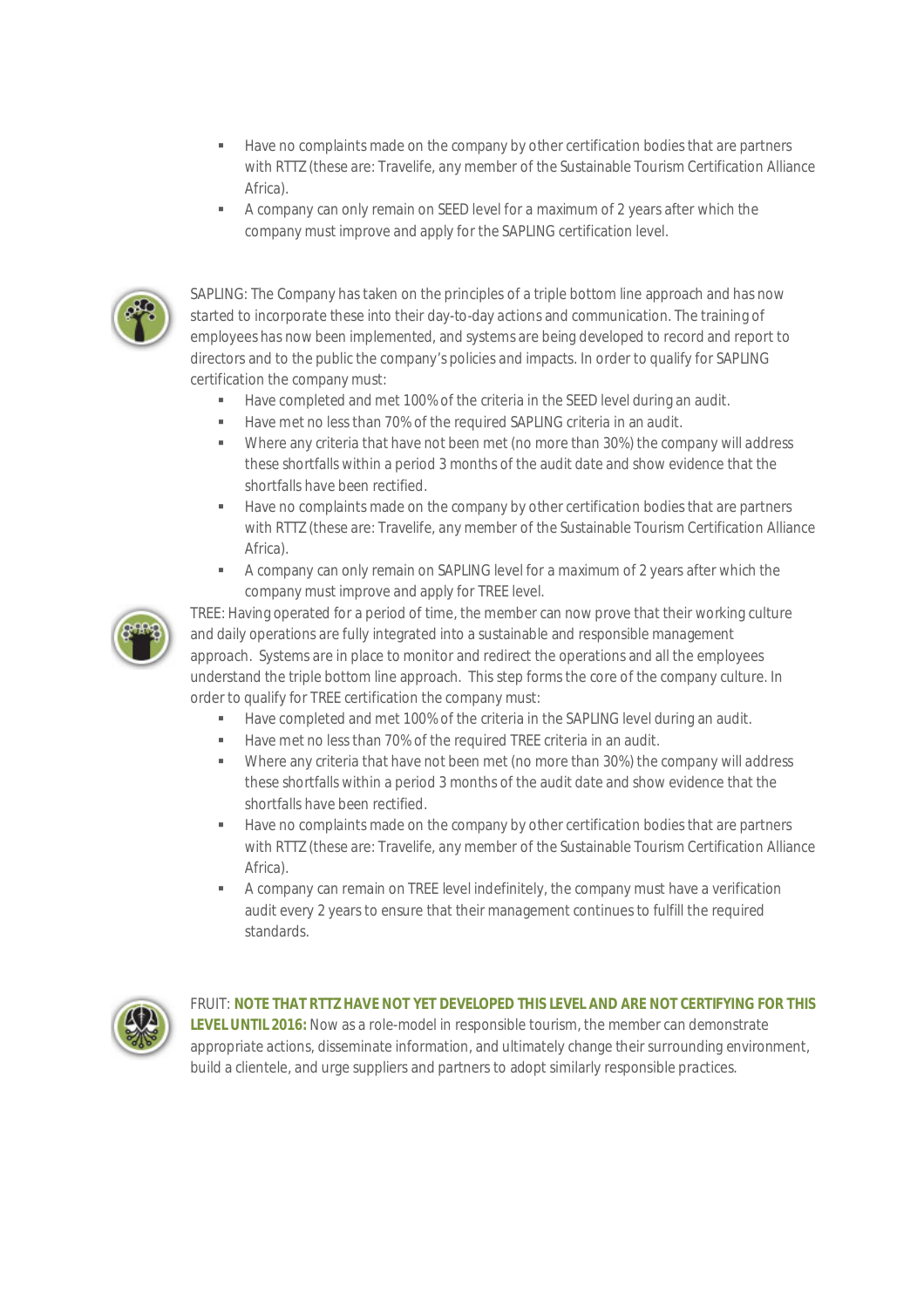#### PREPARING FOR CERTIFICATION



Register as a subscriber. The company must fill out the subscriber application form available on line (it may take up to 5 days for us to respond to your application). This will allow the company to have access to RTTZ toolkits and resources and also receive regular news bulletins that are sent.



Print the standards. (downloadable version of the standards are available on the RTTZ website). Use the toolkits for each of the sections in this website to understand more about how to implement these standards.

$$
\overset{\text{step}}{\text{O4}}
$$

Download the criteria that are required in order to comply with the first and second certification level, the Seed and Sapling (downloadable version of the standards on RTTZ website). This is in a simple checklist format. Use this checklist to assess the company.Become acquainted with the website and use the website tools to aid your company to achieve the standards.



Become acquainted with the website and use the website tools to aid your company in achieving these standards. The website has an online library that has a handbook to sustainability, toolkits, sample policies and other useful documents.



Conduct a practice self audit**.** Pass through your camp or lodge and conduct an audit with your management and staff, by using the checklist provided as a guide. An audit will highlight any areas you need to improve upon, as well as determine the level you have reached on the (SEED or SAPLING).



Book an audit once your company has completed Step 5 and are ready to book an appointment for one of our approved auditors to audit your company. We will schedule audits routinely book and as effectively as possible, and you will be notified about the specific dates.

#### AUDIT APPLICATION



APPLICATION STEP: fill out the applicants details form from the website including your accommodation facility name and contacts. Download and read the RTTZ terms and conditions and ensure that you agree to accept them (NB: you will be required to sign this and send it to us in step 2 when you upload all the documents.)



DOCUMENT REVIEW: use the document checklist on the website to find out what you will need to have to submit in writing to RTTZ for a document review.

Start to collate all the documentation that you already have and identify the documents that are missing. You will find plenty of help on the RTTZ website to assist you with policy writing, data collection and recording of training etc. Please feel free to contact RTTZ for guidance.



BOOK AN ONSITE, 3RD PARTY AUDIT: in addition to the document review RTTZ will need to verify that you have complied with the criteria for the seed level that cannot be checked in a document review. Depending on the size of the property this should take from a few hours to a full day to complete.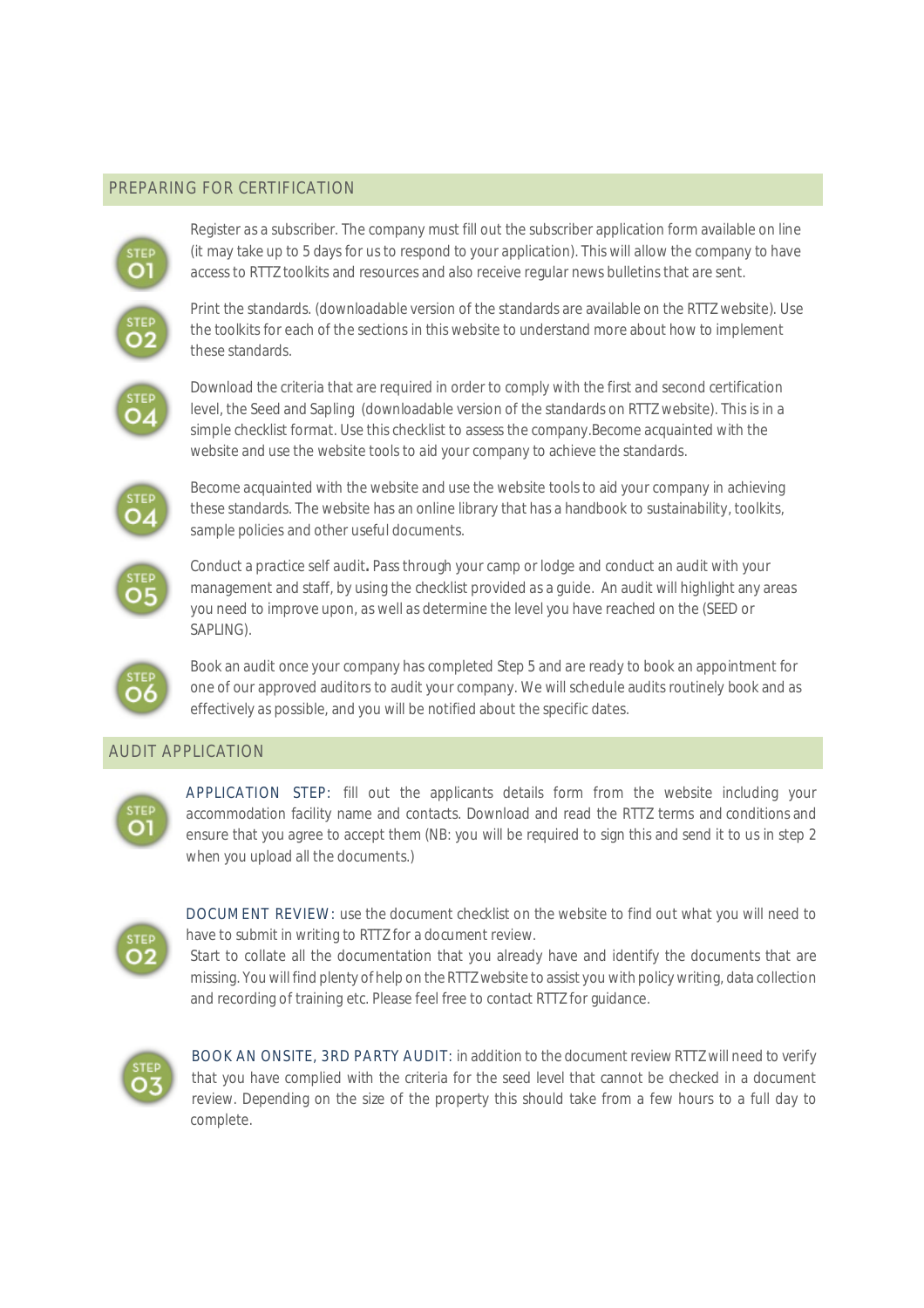You can go to the RTTZ website and book your audit using the form provided. To ensure cost effectiveness RTTZ will try and schedule audits so that several can take place in the same area around the same time. These will happen approximately every 6 months. If you would like to book an individual audit, which will be slightly more expensive, please indicate this on the checklist together with you specified dates, and RTTZ will consider your request.

You will be expected to provide transport and accommodation, if required, for the auditor.

Once RTTZ reply to confirm the dates of the audit, you will need to pay the audit fee in accordance with the invoice and instructions provided by RTTZ.



PREPARE AND COORDINATE YOUR AUDIT: once you have booked your audit make sure that you are ready for the auditor. Carry out your own audit onsite to see if you think that you can comply with the criteria. Make any changes if necessary before the audit.

Plan the audit with the RTTZ coordinator and the auditor making sure that the transport and accommodation are organized.

Inform employees on site the date of the audit, and explain to them the process.

The auditor will carry out the audit, and then submit their report to the RTTZ coordinator who will then send you an audit report, giving recommendations and identifying any changes that need to be made.



IMPLEMENT RECOMMENDATIONS**:** once you have received the audit report from RTTZ you will need to consider the recommendations that they have made, and carry out the necessary changes. Once the changes have been made, the evidence will need to be relayed to RTTZ e.g. a photo, a signed document, etc.



REVIEW BY CERTIFICATION COMMITTEE: once the document review and the audit processes are completed, the application together with all the reports are submitted to the certification committee for review by the RTTZ coordinator.

The committee will meet every three months to consider all the completed applications at each level. If the committee decides that there are still changes that need to be made in orderforthe organization to be fully compliant then the process will return back to Step 5.

If the committee decides that the organization has complied with all the RTTZ criteria, certification will be awarded.

All information that the organization provides to RTTZ is treated as strictly confidential. Documentation is only accessible to certain RTTZ staff and the Certification Panel. All auditors are required to sign a confidentiality agreement with RTTZ.

#### **APPEALS AND CONFLICTS**

Auditor- the first point of appeal should be made during the closing meeting of the audit when the auditor is delivering the findings of the audit. At this point, if an company feels that they auditor has not correctly interpreted the criteria against their facility, the company should discuss the matter with the auditor. If the auditor